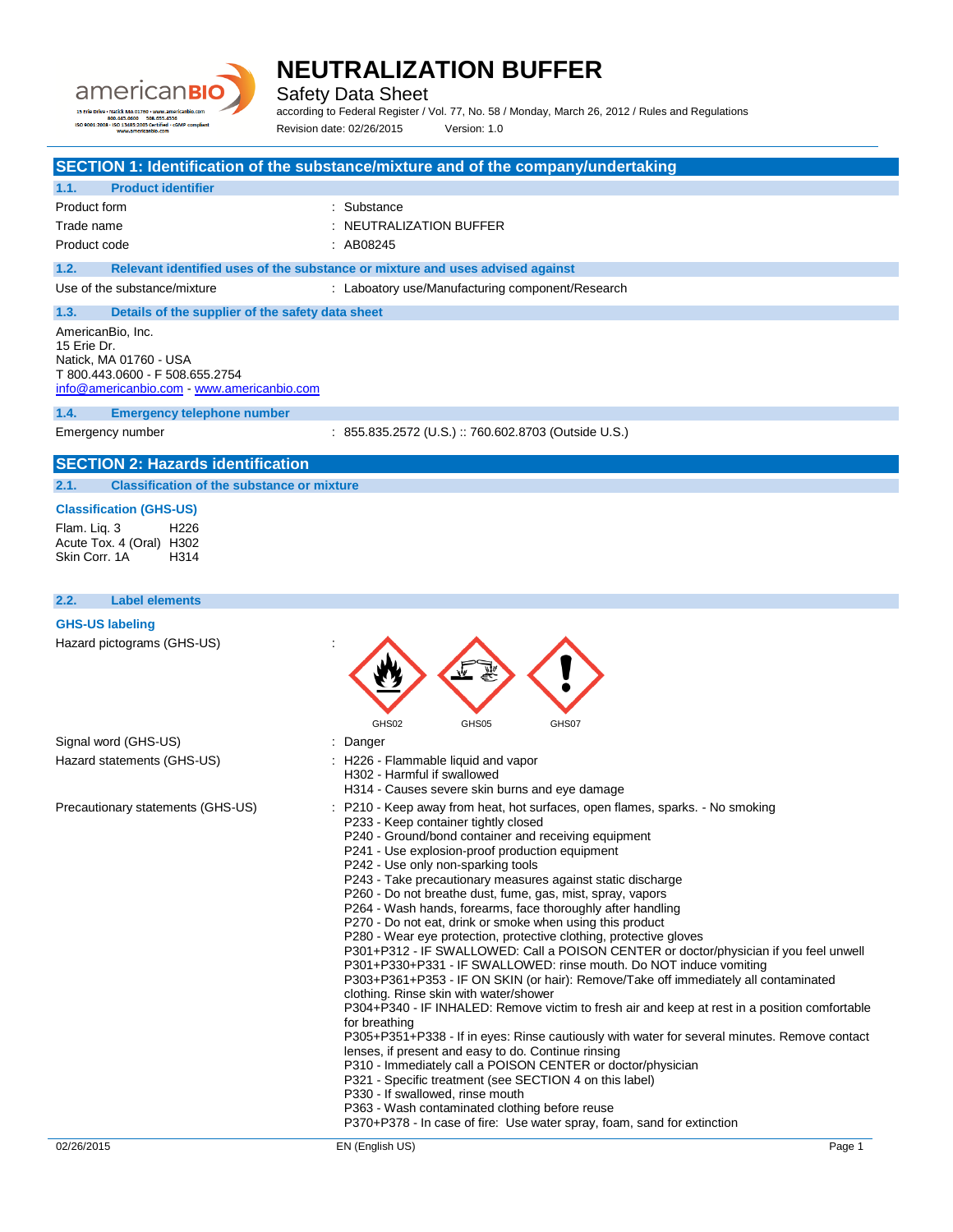### Safety Data Sheet

according to Federal Register / Vol. 77, No. 58 / Monday, March 26, 2012 / Rules and Regulations

- P403+P235 Store in a well-ventilated place. Keep cool
- P405 Store locked up
- P501 Dispose of contents/container to approved waste facility

#### **2.3. Other hazards**

#### No additional information available

**2.4. Unknown acute toxicity (GHS-US)**

No data available

### **SECTION 3: Composition/information on ingredients**

| 3.1.        | <b>Substance</b>                                 |                           |               |                                                  |
|-------------|--------------------------------------------------|---------------------------|---------------|--------------------------------------------------|
|             | $\therefore$ NEUTRALIZATION BUFFER<br>Trade name |                           |               |                                                  |
| <b>Name</b> |                                                  | <b>Product identifier</b> | $\frac{9}{6}$ | <b>Classification (GHS-US)</b>                   |
|             | guanidine, hydrochloride                         | (CAS No) 50-01-1          | $35 - 45$     | Acute Tox. 4 (Oral), H302<br>Skin Irrit. 2. H315 |
| acetic acid |                                                  | (CAS No) 64-19-7          | 8 - 10        | Flam. Lig. 3, H226<br>Skin Corr. 1A, H314        |

Full text of H-phrases: see section 16

**3.2. Mixture**

Not applicable

|             | <b>SECTION 4: First aid measures</b>                        |                                                                                                                                                                               |
|-------------|-------------------------------------------------------------|-------------------------------------------------------------------------------------------------------------------------------------------------------------------------------|
| 4.1.        | <b>Description of first aid measures</b>                    |                                                                                                                                                                               |
|             | First-aid measures general                                  | : Never give anything by mouth to an unconscious person. If you feel unwell, seek medical advice<br>(show the label where possible).                                          |
|             | First-aid measures after inhalation                         | Remove to fresh air and keep at rest in a position comfortable for breathing. Immediately call a<br>POISON CENTER or doctor/physician.                                        |
|             | First-aid measures after skin contact                       | Remove/Take off immediately all contaminated clothing. Rinse skin with water/shower.<br>Immediately call a POISON CENTER or doctor/physician.                                 |
|             | First-aid measures after eye contact                        | Rinse cautiously with water for several minutes. Remove contact lenses, if present and easy to<br>do. Continue rinsing. Immediately call a POISON CENTER or doctor/physician. |
|             | First-aid measures after ingestion                          | Rinse mouth. Do NOT induce vomiting. Call a POISON CENTER/doctor/physician if you feel<br>unwell. Immediately call a POISON CENTER or doctor/physician.                       |
| 4.2.        | Most important symptoms and effects, both acute and delayed |                                                                                                                                                                               |
|             | Symptoms/injuries                                           | : Causes severe skin burns and eye damage.                                                                                                                                    |
|             | Symptoms/injuries after ingestion                           | : Swallowing a small quantity of this material will result in serious health hazard.                                                                                          |
| 4.3.        |                                                             | Indication of any immediate medical attention and special treatment needed                                                                                                    |
|             | No additional information available                         |                                                                                                                                                                               |
|             | <b>SECTION 5: Firefighting measures</b>                     |                                                                                                                                                                               |
|             |                                                             |                                                                                                                                                                               |
| 5.1.        | <b>Extinguishing media</b>                                  |                                                                                                                                                                               |
|             | suitable extinguishing media                                | : Foam. Dry powder. Carbon dioxide. Water spray. Sand.                                                                                                                        |
|             | Unsuitable extinguishing media                              | : Do not use a heavy water stream.                                                                                                                                            |
| 5.2.        | Special hazards arising from the substance or mixture       |                                                                                                                                                                               |
| Fire hazard |                                                             | : Flammable liquid and vapor.                                                                                                                                                 |
|             | <b>Explosion hazard</b>                                     | May form flammable/explosive vapor-air mixture.                                                                                                                               |
| Reactivity  |                                                             | : Thermal decomposition generates : Corrosive vapors.                                                                                                                         |
| 5.3.        | <b>Advice for firefighters</b>                              |                                                                                                                                                                               |
|             | Firefighting instructions                                   | : Use water spray or fog for cooling exposed containers. Exercise caution when fighting any<br>chemical fire. Avoid (reject) fire-fighting water to enter environment.        |
|             | Protection during firefighting                              | : Do not enter fire area without proper protective equipment, including respiratory protection.                                                                               |
|             | <b>SECTION 6: Accidental release measures</b>               |                                                                                                                                                                               |
| 6.1.        |                                                             | Personal precautions, protective equipment and emergency procedures                                                                                                           |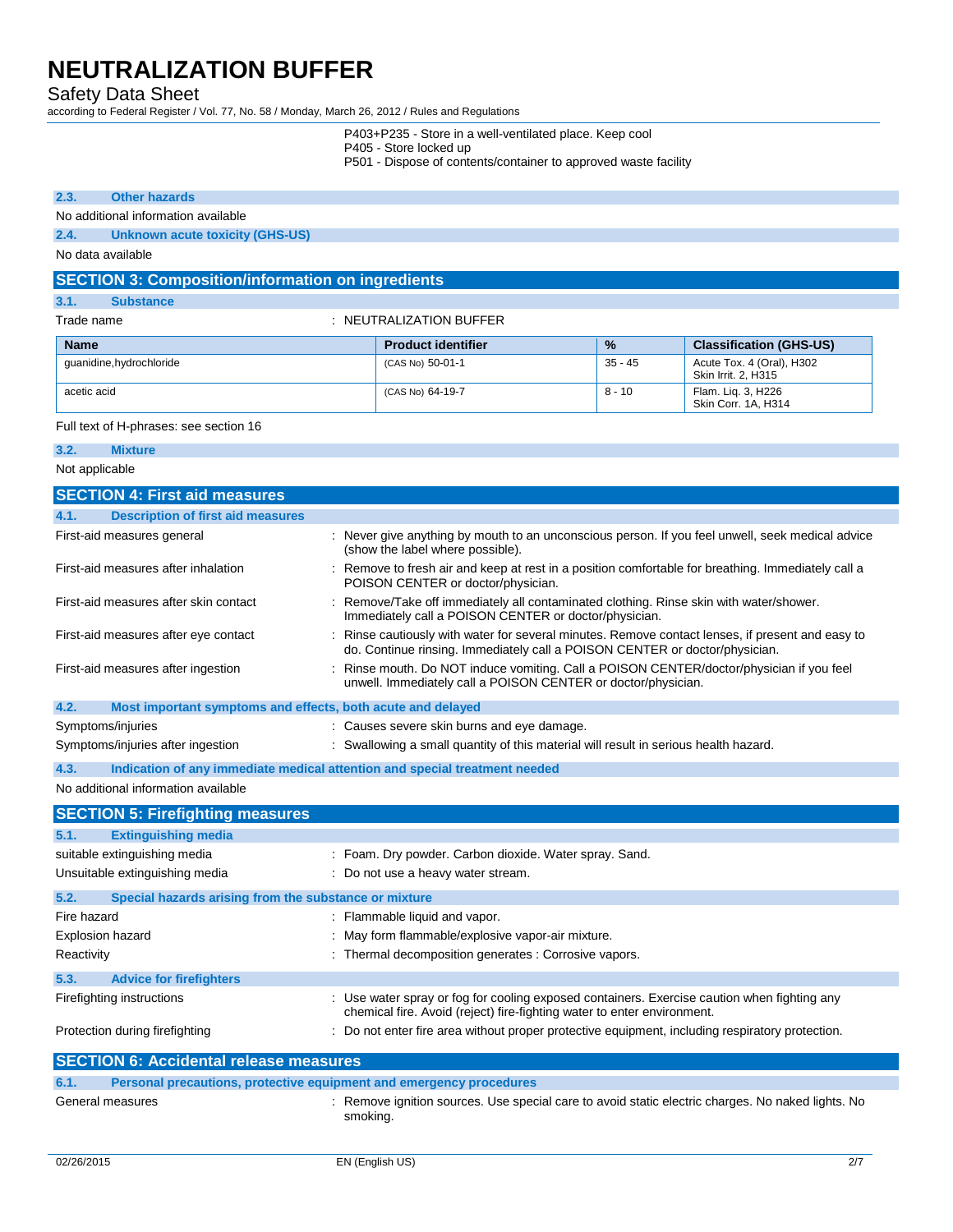| <b>Safety Data Sheet</b><br>according to Federal Register / Vol. 77, No. 58 / Monday, March 26, 2012 / Rules and Regulations |                                                                                                                                                                                                                                                                                                                                                                                                                     |  |  |
|------------------------------------------------------------------------------------------------------------------------------|---------------------------------------------------------------------------------------------------------------------------------------------------------------------------------------------------------------------------------------------------------------------------------------------------------------------------------------------------------------------------------------------------------------------|--|--|
| 6.1.1.<br>For non-emergency personnel                                                                                        |                                                                                                                                                                                                                                                                                                                                                                                                                     |  |  |
| <b>Emergency procedures</b>                                                                                                  | : Evacuate unnecessary personnel.                                                                                                                                                                                                                                                                                                                                                                                   |  |  |
| 6.1.2.<br>For emergency responders                                                                                           |                                                                                                                                                                                                                                                                                                                                                                                                                     |  |  |
| Protective equipment                                                                                                         | : Equip cleanup crew with proper protection.                                                                                                                                                                                                                                                                                                                                                                        |  |  |
| Emergency procedures                                                                                                         | : Ventilate area.                                                                                                                                                                                                                                                                                                                                                                                                   |  |  |
| 6.2.<br><b>Environmental precautions</b>                                                                                     |                                                                                                                                                                                                                                                                                                                                                                                                                     |  |  |
|                                                                                                                              | Prevent entry to sewers and public waters. Notify authorities if liquid enters sewers or public waters.                                                                                                                                                                                                                                                                                                             |  |  |
| 6.3.<br>Methods and material for containment and cleaning up                                                                 |                                                                                                                                                                                                                                                                                                                                                                                                                     |  |  |
| Methods for cleaning up                                                                                                      | : Soak up spills with inert solids, such as clay or diatomaceous earth as soon as possible. Collect<br>spillage. Store away from other materials.                                                                                                                                                                                                                                                                   |  |  |
| <b>Reference to other sections</b><br>6.4.                                                                                   |                                                                                                                                                                                                                                                                                                                                                                                                                     |  |  |
| See Heading 8. Exposure controls and personal protection.                                                                    |                                                                                                                                                                                                                                                                                                                                                                                                                     |  |  |
| <b>SECTION 7: Handling and storage</b>                                                                                       |                                                                                                                                                                                                                                                                                                                                                                                                                     |  |  |
| <b>Precautions for safe handling</b><br>7.1.                                                                                 |                                                                                                                                                                                                                                                                                                                                                                                                                     |  |  |
| Additional hazards when processed                                                                                            | : Handle empty containers with care because residual vapors are flammable.                                                                                                                                                                                                                                                                                                                                          |  |  |
|                                                                                                                              |                                                                                                                                                                                                                                                                                                                                                                                                                     |  |  |
| Precautions for safe handling                                                                                                | : Wash hands and other exposed areas with mild soap and water before eat, drink or smoke and<br>when leaving work. Provide good ventilation in process area to prevent formation of vapor. No<br>naked lights. No smoking. Take precautionary measures against static discharge. Use only non-<br>sparking tools. Do not breathe dust/fume/gas/mist/vapours/spray. Avoid contact during<br>pregnancy/while nursing. |  |  |
| Hygiene measures                                                                                                             | Do not eat, drink or smoke when using this product. Wash hands, forearms, face thoroughly after<br>handling.                                                                                                                                                                                                                                                                                                        |  |  |
| 7.2.<br>Conditions for safe storage, including any incompatibilities                                                         |                                                                                                                                                                                                                                                                                                                                                                                                                     |  |  |
| <b>Technical measures</b>                                                                                                    | : Proper grounding procedures to avoid static electricity should be followed. Ground/bond<br>container and receiving equipment. Use explosion-proof production equipment. Comply with<br>applicable regulations.                                                                                                                                                                                                    |  |  |
| Storage conditions                                                                                                           | : Keep only in the original container in a cool, well ventilated place away from : Direct sunlight.<br>Keep container tightly closed.                                                                                                                                                                                                                                                                               |  |  |

- Incompatible materials : Sources of ignition. Direct sunlight. Heat sources.
- **7.3. Specific end use(s)**

No additional information available

| <b>SECTION 8: Exposure controls/personal protection</b> |                 |        |  |
|---------------------------------------------------------|-----------------|--------|--|
| 8.1.<br><b>Control parameters</b>                       |                 |        |  |
| acetic acid (64-19-7)                                   |                 |        |  |
| USA ACGIH                                               | ACGIH TWA (ppm) | 10 ppm |  |
| USA ACGIH<br>ACGIH STEL (ppm)<br>10 ppm                 |                 |        |  |
| 8.2.<br><b>Exposure controls</b>                        |                 |        |  |

| Personal protective equipment | : Avoid all unnecessary exposure.         |
|-------------------------------|-------------------------------------------|
| Hand protection               | : Wear protective gloves.                 |
| Eye protection                | : Chemical goggles or face shield.        |
| Skin and body protection      | : Wear suitable protective clothing.      |
| Respiratory protection        | : Wear approved mask.                     |
| Other information             | : When using, do not eat, drink or smoke. |

# **SECTION 9: Physical and chemical properties**

| 9.1.           | Information on basic physical and chemical properties |                     |
|----------------|-------------------------------------------------------|---------------------|
| Physical state |                                                       | : Liquid            |
| Color          |                                                       | : Colorless.        |
| Odor           |                                                       | : characteristic.   |
| Odor threshold |                                                       | : No data available |
| pH             |                                                       | : No data available |
|                |                                                       |                     |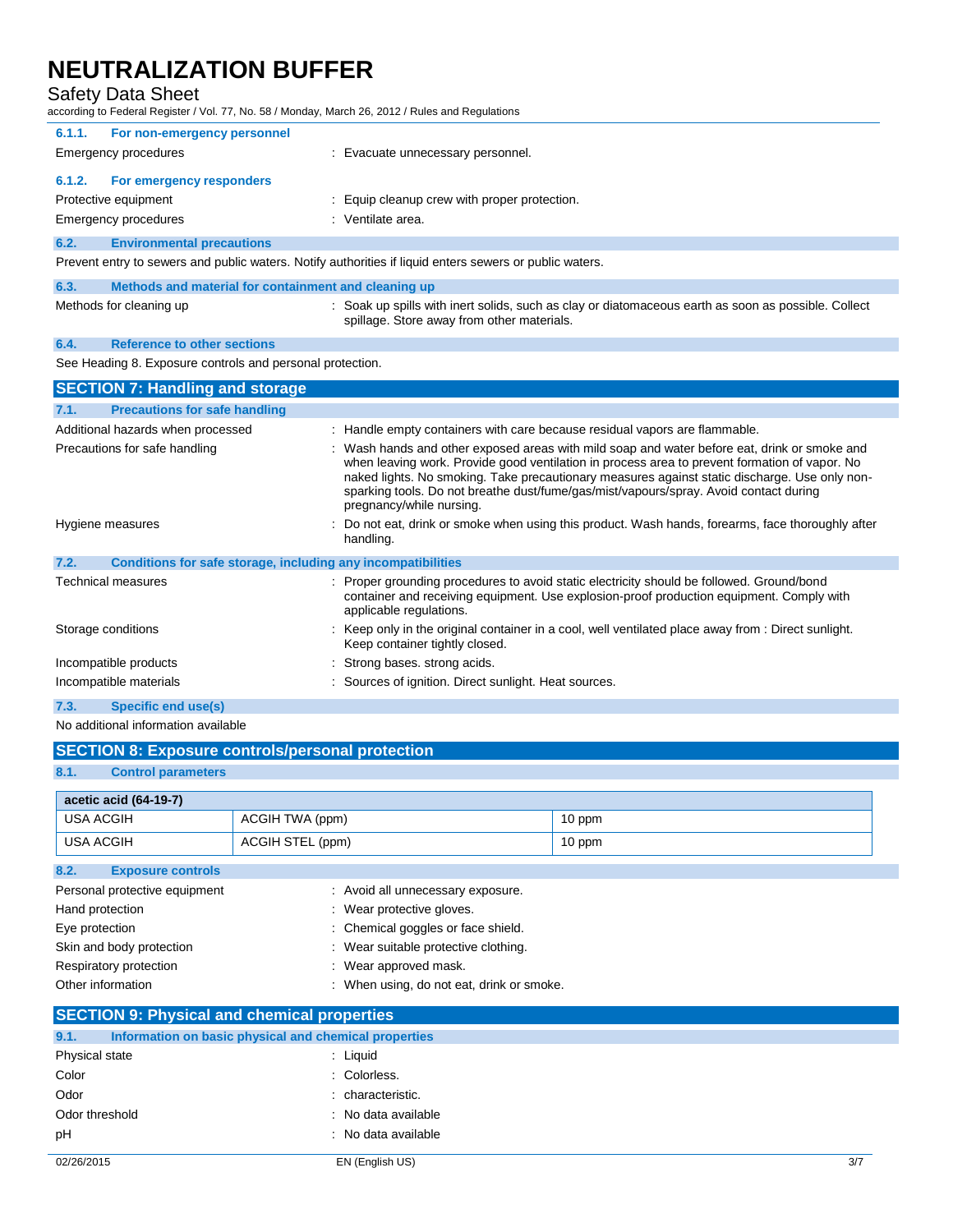# Safety Data Sheet

according to Federal Register / Vol. 77, No. 58 / Monday, March 26, 2012 / Rules and Regulations

| Relative evaporation rate (butyl acetate=1) | No data available<br>٠ |
|---------------------------------------------|------------------------|
| Melting point                               | No data available      |
| Freezing point                              | No data available      |
| Boiling point                               | No data available      |
| Flash point                                 | No data available      |
| Self ignition temperature                   | No data available      |
| Decomposition temperature                   | No data available      |
| Flammability (solid, gas)                   | No data available      |
| Vapor pressure                              | No data available      |
| Relative vapor density at 20 °C             | No data available      |
| Relative density                            | No data available      |
| Solubility                                  | No data available      |
| Log Pow                                     | No data available      |
| Log Kow                                     | No data available      |
| Viscosity, kinematic                        | No data available      |
| Viscosity, dynamic                          | No data available      |
| Explosive properties                        | No data available      |
| Oxidizing properties                        | No data available      |
| Explosive limits                            | No data available      |

#### **9.2. Other information**

No additional information available

|                  | <b>SECTION 10: Stability and reactivity</b>                                                                             |
|------------------|-------------------------------------------------------------------------------------------------------------------------|
| 10.1.            | <b>Reactivity</b>                                                                                                       |
|                  | Thermal decomposition generates : Corrosive vapors.                                                                     |
| 10.2.            | <b>Chemical stability</b>                                                                                               |
|                  | Not established. Flammable liquid and vapor. May form flammable/explosive vapor-air mixture.                            |
| 10.3.            | <b>Possibility of hazardous reactions</b>                                                                               |
| Not established. |                                                                                                                         |
| 10.4.            | <b>Conditions to avoid</b>                                                                                              |
|                  | Direct sunlight. Extremely high or low temperatures. Open flame. Overheating. Heat. Sparks.                             |
| 10.5.            | <b>Incompatible materials</b>                                                                                           |
|                  | strong acids. Strong bases.                                                                                             |
| 10.6.            | <b>Hazardous decomposition products</b>                                                                                 |
|                  | fume. Carbon monoxide. Carbon dioxide. May release flammable gases. Thermal decomposition generates : Corrosive vapors. |
|                  | <b>SECTION 11: Toxicological information</b>                                                                            |
| 11.1.            | Information on toxicological effects                                                                                    |
|                  |                                                                                                                         |

#### Acute toxicity **in the case of the CALIC CONTEX CONTEX CONTEX CONTEX CONTEX CONTEX CONTEX CONTEX CONTEX CONTEX CONTEX CONTEX CONTEX CONTEX CONTEX CONTEX CONTEX CONTEX CONTEX CONTEX CONTEX CONTEX CONTEX CONTEX CONTEX CONTEX**

| guanidine, hydrochloride (50-01-1)               |                                            |  |
|--------------------------------------------------|--------------------------------------------|--|
| LD50 oral rat                                    | 475 mg/kg (Rat)                            |  |
| Skin corrosion/irritation                        | : Causes severe skin burns and eye damage. |  |
| Serious eye damage/irritation                    | : Not classified                           |  |
| Respiratory or skin sensitization                | : Not classified                           |  |
| Germ cell mutagenicity                           | : Not classified                           |  |
| Carcinogenicity                                  | : Not classified                           |  |
| Reproductive toxicity                            | : Not classified                           |  |
| Specific target organ toxicity (single exposure) | : Not classified                           |  |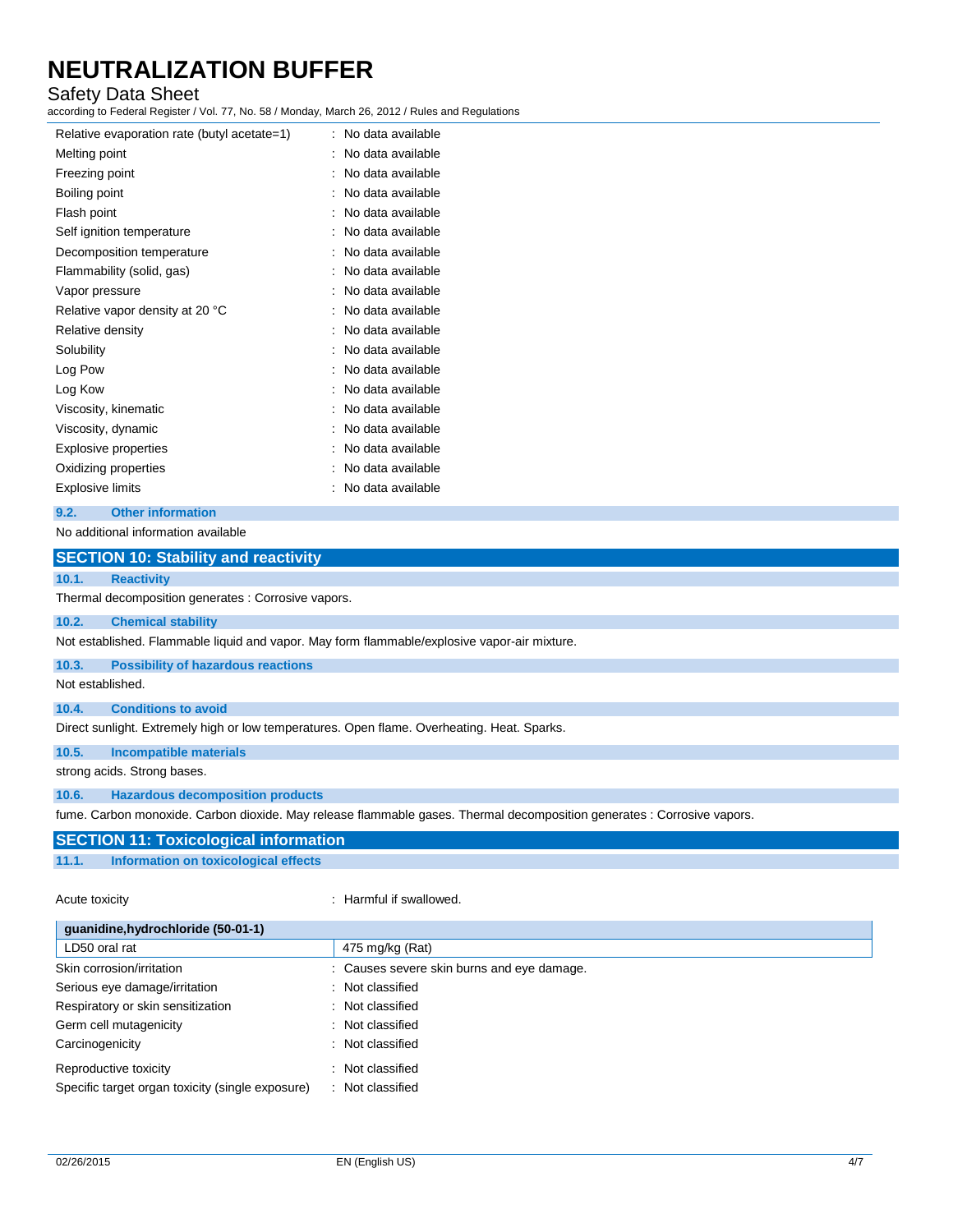Safety Data Sheet

according to Federal Register / Vol. 77, No. 58 / Monday, March 26, 2012 / Rules and Regulations

| Specific target organ toxicity (repeated<br>exposure)  | : Not classified                                                                          |
|--------------------------------------------------------|-------------------------------------------------------------------------------------------|
| Aspiration hazard                                      | Not classified                                                                            |
| Potential Adverse human health effects and<br>symptoms | : Based on available data, the classification criteria are not met. Harmful if swallowed. |
| Symptoms/injuries after ingestion                      | : Swallowing a small quantity of this material will result in serious health hazard.      |

### **SECTION 12: Ecological information**

**12.1. Toxicity**

| guanidine, hydrochloride (50-01-1) |                                                         |  |
|------------------------------------|---------------------------------------------------------|--|
| LC50 fish 1                        | 1758 mg/l (48 h; Leuciscus idus)                        |  |
| acetic acid (64-19-7)              |                                                         |  |
| LC50 fish 1                        | 75 mg/l (96 h; Lepomis macrochirus)                     |  |
| EC50 Daphnia 1                     | 47 mg/l (24 h; Daphnia magna; Not neutralized)          |  |
| EC50 other aquatic organisms 1     | > 5000 mg/l (5 h; Activated sludge)                     |  |
| LC50 fish 2                        | 94 mg/l (96 h; Oryzias latipes)                         |  |
| EC50 Daphnia 2                     | 95 mg/l (24 h; Daphnia magna; Static system)            |  |
| TLM fish 1                         | 100 ppm (96 h; Carassius auratus)                       |  |
| Threshold limit algae 1            | 90 mg/l (192 h; Microcystis aeruginosa; Neutralized)    |  |
| Threshold limit algae 2            | 4000 mg/l (192 h; Scenedesmus quadricauda; Neutralized) |  |

# **12.2. Persistence and degradability NEUTRALIZATION BUFFER** Persistence and degradability Not established. **guanidine,hydrochloride (50-01-1)** Persistence and degradability **Not readily biodegradable in water. acetic acid (64-19-7)** Persistence and degradability **Readily biodegradable in water.** Inherently biodegradable. Biodegradable in the soil. Biochemical oxygen demand (BOD) 0.6 - 0.74 g O<sup>2</sup>/g substance Chemical oxygen demand (COD) 1.03 g O<sup>2</sup>/g substance ThOD 1.07 g O<sup>2</sup>/g substance BOD (% of ThOD) 0.56 - 0.69 % ThOD

# **12.3. Bioaccumulative potential NEUTRALIZATION BUFFER** Bioaccumulative potential Not established. **guanidine,hydrochloride (50-01-1)** Log Pow 2.1.7 Bioaccumulative potential Bioaccumulation: not applicable. **acetic acid (64-19-7)** Log Pow  $\vert$  -0.31 (Experimental value) Bioaccumulative potential Bioaccumulation: not applicable.

**12.4. Mobility in soil**

| acetic acid (64-19-7) |                     |
|-----------------------|---------------------|
| ∽<br>Surface tension  | $0.028$ N/m (20 °C` |

## **12.5. Other adverse effects**

Other information **COLOGY COLOGY COLOGY COLOGY COLOGY COLOGY COLOGY COLOGY COLOGY COLOGY COLOGY COLOGY COLOGY COLOGY COLOGY COLOGY COLOGY COLOGY COLOGY COLOGY COLOGY COLOGY COLOG** 

| <b>SECTION 13: Disposal considerations</b> |                                                                                                                                          |     |
|--------------------------------------------|------------------------------------------------------------------------------------------------------------------------------------------|-----|
| 13.1.<br><b>Waste treatment methods</b>    |                                                                                                                                          |     |
| Waste disposal recommendations             | : Dispose in a safe manner in accordance with local/national regulations. Dispose of<br>contents/container to local/Federal regulations. |     |
| Additional information                     | : Handle empty containers with care because residual vapors are flammable.                                                               |     |
| 02/26/2015                                 | EN (English US)                                                                                                                          | 5/7 |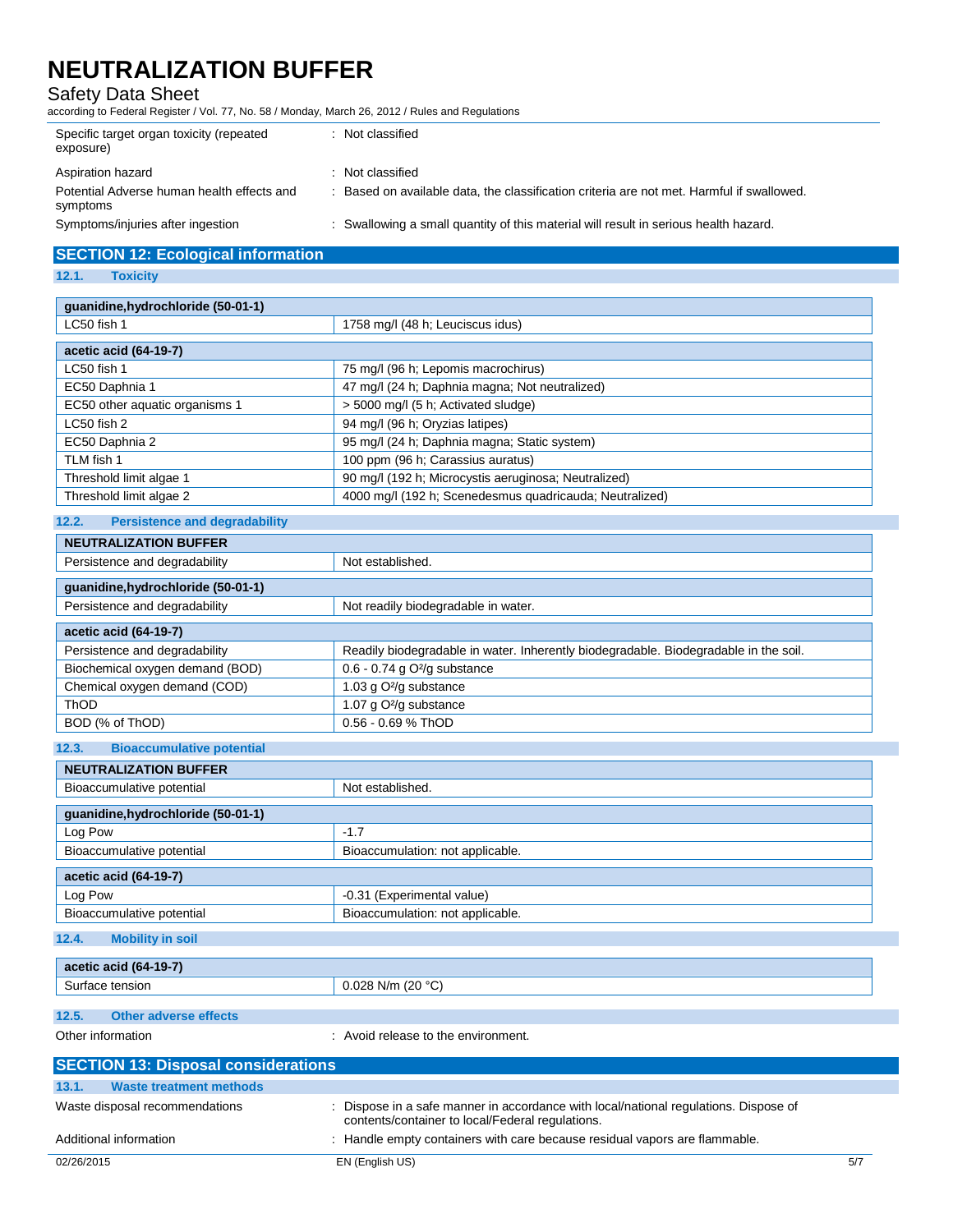## Safety Data Sheet

according to Federal Register / Vol. 77, No. 58 / Monday, March 26, 2012 / Rules and Regulations

| Ecology - waste materials | Avoid release to the environment. |
|---------------------------|-----------------------------------|
|                           |                                   |

| <b>SECTION 14: Transport information</b>                                  |                                           |  |
|---------------------------------------------------------------------------|-------------------------------------------|--|
| In accordance with DOT                                                    |                                           |  |
| No dangerous good in sense of transport regulations                       |                                           |  |
| <b>Additional information</b>                                             |                                           |  |
| Other information                                                         | : No supplementary information available. |  |
| <b>ADR</b>                                                                |                                           |  |
| Transport document description                                            | $:$ UN N/A                                |  |
| Packing group (ADR)                                                       | : N/A                                     |  |
| Hazard identification number (Kemler No.)                                 | : N/A                                     |  |
| Classification code (ADR)                                                 | $\therefore$ N/A                          |  |
| <b>Transport by sea</b>                                                   |                                           |  |
| No additional information available                                       |                                           |  |
| <b>Air transport</b>                                                      |                                           |  |
| No additional information available                                       |                                           |  |
| <b>SECTION 15: Regulatory information</b>                                 |                                           |  |
| 15.1. US Federal regulations                                              |                                           |  |
| quanidine, hydrochloride (50-01-1)                                        |                                           |  |
| Listed on the United States TSCA (Toxic Substances Control Act) inventory |                                           |  |
| acetic acid (64-19-7)                                                     |                                           |  |
| Listed on the United States TSCA (Toxic Substances Control Act) inventory |                                           |  |
| RQ (Reportable quantity, section 304 of EPA's<br>List of Lists):          | 5000 lb                                   |  |
| <b>15.2. International requlations</b>                                    |                                           |  |

#### **CANADA**

No additional information available

#### **EU-Regulations**

No additional information available

**Classification according to Regulation (EC) No. 1272/2008 [CLP]** Not classified

#### **Classification according to Directive 67/548/EEC or 1999/45/EC**

Not classified

#### **15.2.2. National regulations**

No additional information available

### **15.3. US State regulations**

### **acetic acid (64-19-7)**

- U.S. Massachusetts Right To Know List
- U.S. New Jersey Right to Know Hazardous Substance List
- U.S. Pennsylvania RTK (Right to Know) List